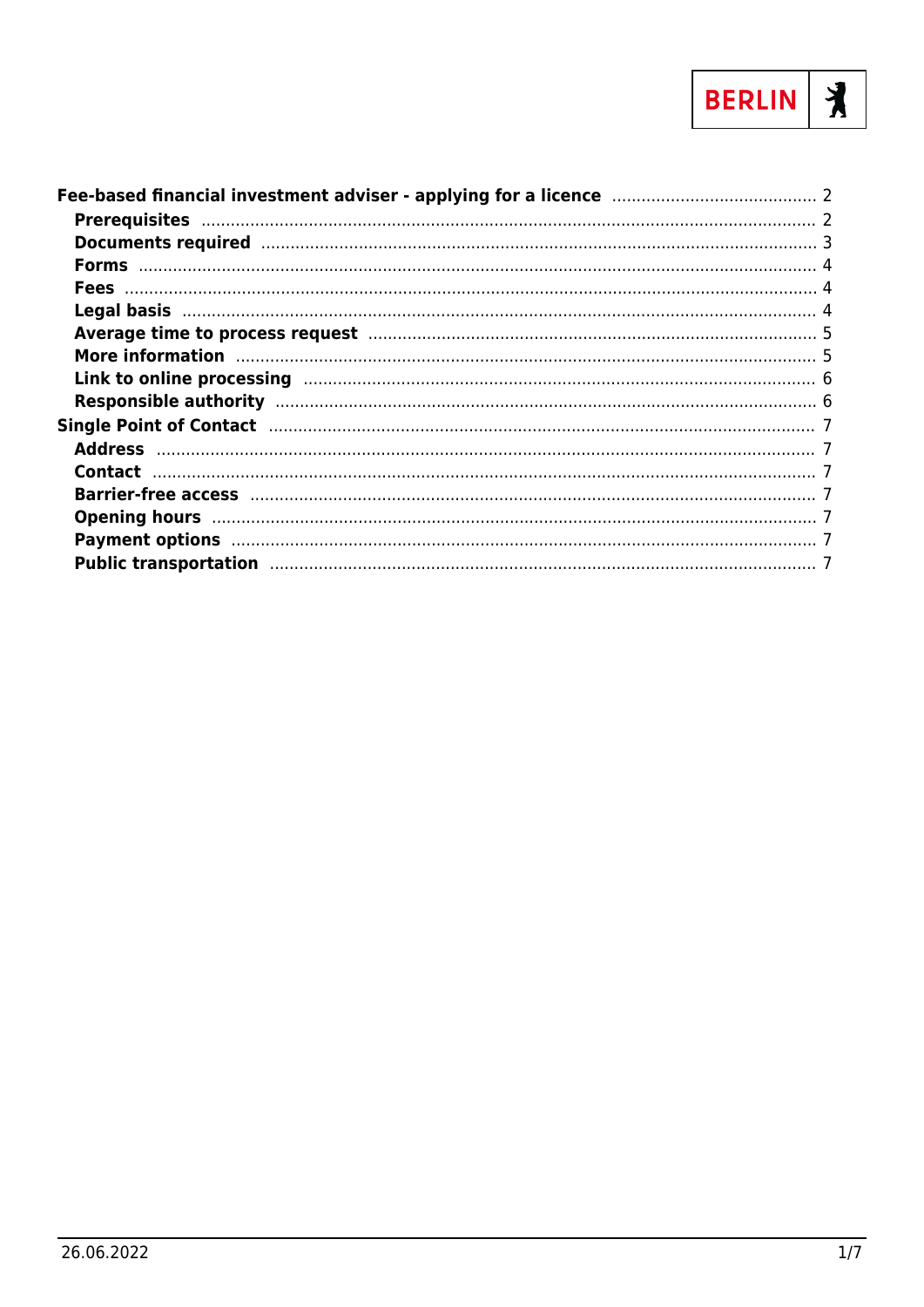# <span id="page-1-0"></span>Fee-based financial investment adviser applying for a licence

As a fee-based financial investment advisor, you provide professional advice on financial investment products to clients and receive a fee from them. If, on the other hand, you receive a commission from the provider of the financial product, please apply for a licence as a financial investment intermediary (see "More information"). If you are a holder of a financial investment intermediary licence, this will expire when the new fee-based financial investment advisor licence is issued.

As a fee-based financial investment advisor, you are limited to certain financial products by the so-called area exception of the German Banking Act. The licence covers (optionally) three product categories:

- Units or shares in domestic open-ended investment funds, open-ended EU investment funds or foreign open-ended investment funds that may be distributed under the German Capital Investment Code,
- Units or shares in domestic closed-ended investment funds, closed-ended EU investment funds or foreign closed-ended investment funds that may be distributed in accordance with the German Investment Code,
- Asset investments within the scope of application of the Asset Investment Act, investment brokerage within the meaning of the German Banking Act (also participatory loans and subordinated loans, swarm financing),

Your permit may be restricted in terms of content and linked to additional regulations if this is necessary in the view of the authority for the protection of the general public or the contracting authorities. Under the same conditions, the subsequent inclusion, amendment and supplementation of conditions are also permissible.

#### **Register of intermediaries**

In addition to the licence, you must also be entered in the register of intermediaries. You can submit the application for this together with the permit application. Employees of fee-based financial investment advisors who are employed in fee-based financial investment advisory services must also be registered in the intermediary register. Registration takes place at the Berlin Chamber of Industry and Commerce for companies based in Berlin (see "More information").

In the case of partnerships (e.g. GbR, OHG, KG), the trader is each managing partner; in the case of legal entities (GmbH, UG or AG), the permit is granted to the company.

# <span id="page-1-1"></span>**Prerequisites**

#### **Personal reliability**

Reliability is verified based on various documents. The applicant must submit an excerpt from the Federal Central Criminal Register (certificate of good conduct) and an excerpt from the Commercial Central Register.

 $\circ$  If the licence is applied for by presenting the licence certificate as a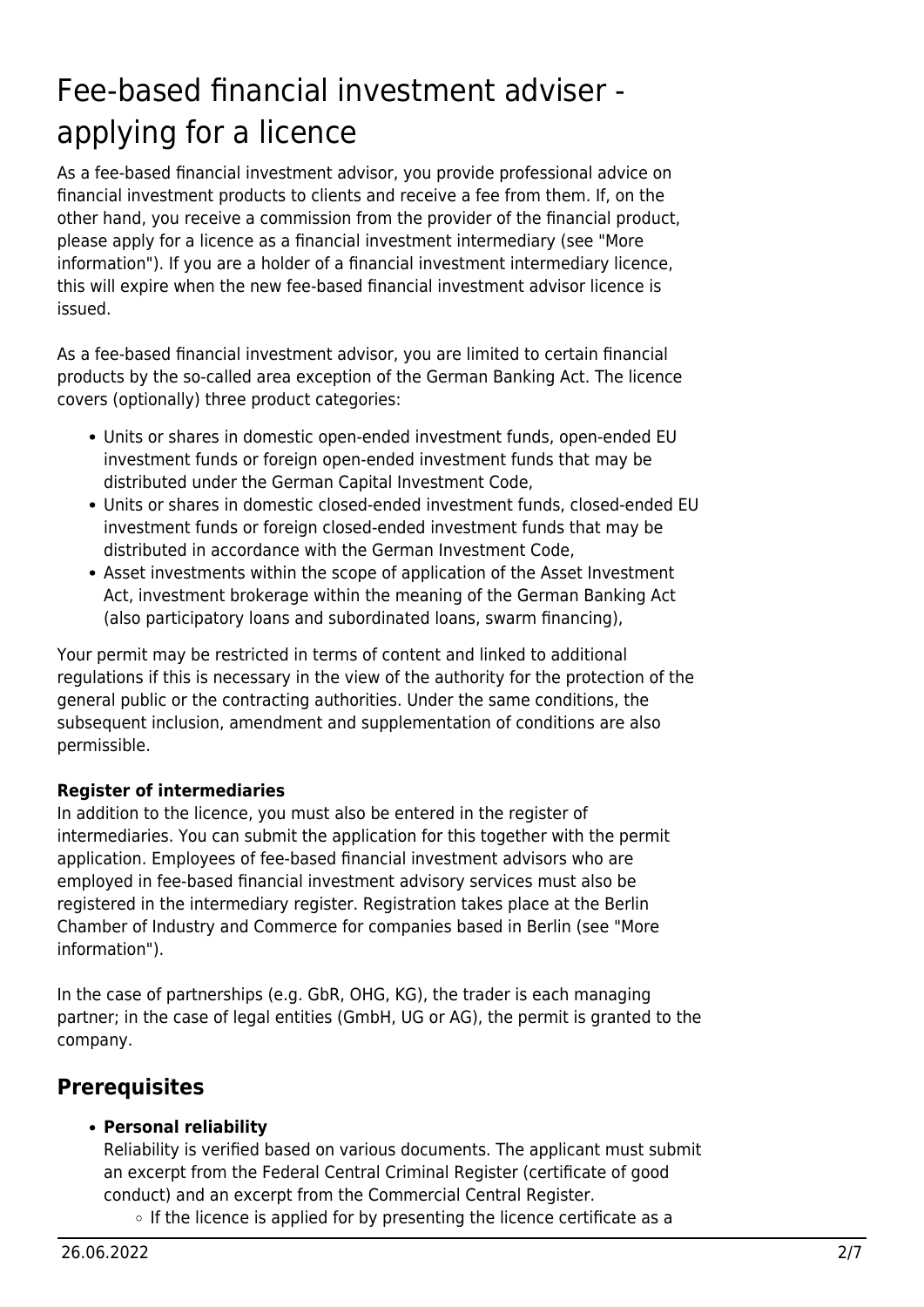financial investment intermediary, there is no examination of reliability.

**Orderly financial circumstances**

It is verified whether the applicant is in debt (of a private or public nature) or if there are any known insolvency proceedings.

- $\circ$  If the licence is applied for by presenting the licence certificate as a financial investment intermediary, there is no examination of the financial circumstances.
- **Adequate insurance cover** Proof of professional insurance cover for the business.
- **Expert knowledge**

Proof of successfully passed examination of competence before a CCI or a similar approved professional qualification.

# <span id="page-2-0"></span>**Documents required**

**Application for a licence pursuant to § 34h of the Trade Regulations (GewO) (remunerated financial investment consultant)**

Possible online; or you can use the form.

- **Identity document** Identity card or other official identification document containing a photograph (not required for electronic applications). Residence permit, if the applicant is not an EU national
- **Certificate of good conduct for presentation to an authority** (<https://service.berlin.de/dienstleistung/120926/>)

To verify personal reliability, information from the Federal Central Register (certificate of good conduct) is required for submission to an authority (document type O).

The information must be applied for at the municipality of residence (in Berlin at every citizens' office) for submission to an authority, i.e. it is sent directly to the public order office responsible for the place of business. The information must not be older than three months. The Federal Ministry of Justice also offers an online application procedure. (see "More information")

#### **Excerpt from the central business register for presentation to an authority**

#### (<https://service.berlin.de/dienstleistung/327835/>)

In order to verify personal reliability, information from the central business register for natural persons is required for submission to an authority (document type 9).

As a private individual, the information must be applied for at the municipality of residence (in Berlin at every citizens' registration office) for submission to an authority, i.e. it is sent directly to the public order office responsible for the place of business.

Legal entities with their place of business in Berlin apply for it at their competent public order office.

The information must not be older than three months. The Federal Ministry of Justice also offers an online application procedure. (see "more information")

- **Information from the debtors' register (Central Enforcement Portal)** (<https://service.berlin.de/dienstleistung/327028/>) Information on entries can be requested online at the Central Enforcement Portal of the Federal States. (see "More information")
- **Information from the insolvency register**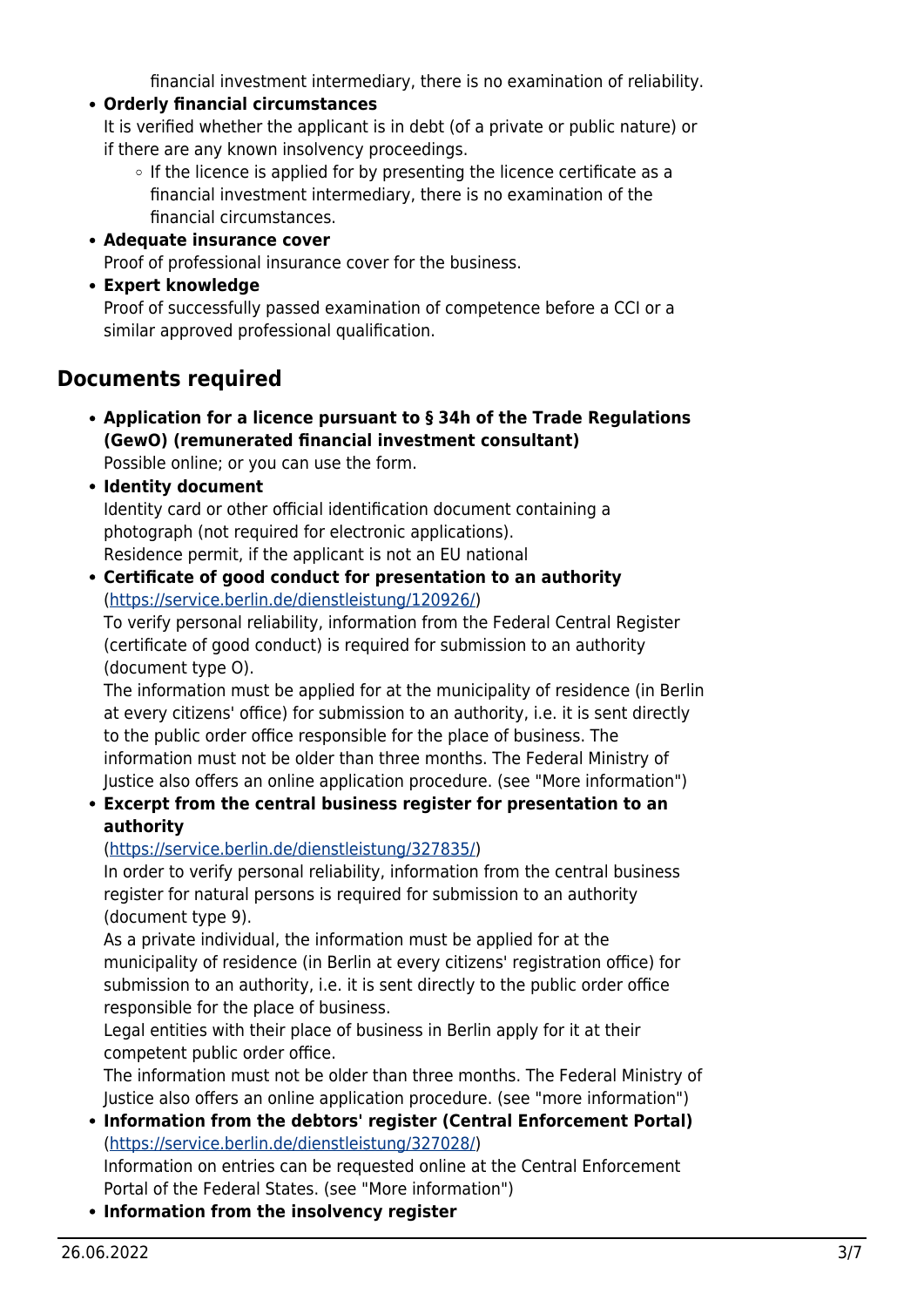#### (<https://service.berlin.de/dienstleistung/327527/>)

- For insolvency proceedings of natural persons residing in Berlin, **two certificates** are required as proof. The first for consumer insolvency proceedings is to be applied for at your local court and the second for regular insolvency proceedings at the Charlottenburg Local Court Amtsgerichtsplatz 1, 14057 Berlin.
- The Charlottenburg Local Court, Amtsgerichtsplatz 1, 14057 Berlin, is responsible for insolvency proceedings of legal entities and trading partnerships with their place of business in Berlin.
- Applicants with their place of residence/business outside of Berlin should inform themselves about the respective jurisdiction of the insolvency courts via the central local and court directory (see "More information").
- **Proof of expertise**

#### ([https://service.berlin.de/dienstleistung/330397/en/\)](https://service.berlin.de/dienstleistung/330397/en/)

Proof of CCI examination of competence or similar recognised professional qualification.

**Professional liability insurance**

([https://www.gesetze-im-internet.de/finvermv/\\_\\_9.html](https://www.gesetze-im-internet.de/finvermv/__9.html)) Confirmation from an insurance company that the financial investment consultancy business is covered by professional liability insurance. The confirmation must be no older than three months.

**Up-to-date excerpt from the Trade Register** ([https://www.handelsregister.de/rp\\_web/welcome.do;jsessionid=2A22D37A1](https://www.handelsregister.de/rp_web/welcome.do;jsessionid=2A22D37A1C112D6FB89E72AAA6F66A80-n1.tc032n01) [C112D6FB89E72AAA6F66A80-n1.tc032n01](https://www.handelsregister.de/rp_web/welcome.do;jsessionid=2A22D37A1C112D6FB89E72AAA6F66A80-n1.tc032n01)) Registered companies are required to submit an up to date excerpt from the

Trade Register when applying. Legal entities that are in the process of being established (GmbH, AG) are required to submit their partnership agreement or statutes.

## <span id="page-3-0"></span>**Forms**

**Application for a licence pursuant to § 34h of the Trade Regulations (GewO) (remunerated financial investment consultant)** ([https://www.berlin.de/formularverzeichnis/?formular=/ordnungsamt/stehend](https://www.berlin.de/formularverzeichnis/?formular=/ordnungsamt/stehendes-gewerbe/_assets/mdb-f403004-winr226_gewo_honorarfinanzanlagenberater_antrag_01_2017.pdf)

es-gewerbe/ assets/mdb-f403004[winr226\\_gewo\\_honorarfinanzanlagenberater\\_antrag\\_01\\_2017.pdf\)](https://www.berlin.de/formularverzeichnis/?formular=/ordnungsamt/stehendes-gewerbe/_assets/mdb-f403004-winr226_gewo_honorarfinanzanlagenberater_antrag_01_2017.pdf)

### <span id="page-3-1"></span>**Fees**

- EUR 500.00 for the first permission
- EUR 250.00 for each additional permission applied for
- EUR 1,740.00 is the maximum administrative charge
- EUR 90.00 for applications including presentation of a previously granted financial investment brokerage licence

# <span id="page-3-2"></span>**Legal basis**

**Trade Regulations (Gewerbeordnung (GewO)) § 34h sec. 1** ([https://www.gesetze-im-internet.de/gewo/\\_\\_34h.html](https://www.gesetze-im-internet.de/gewo/__34h.html))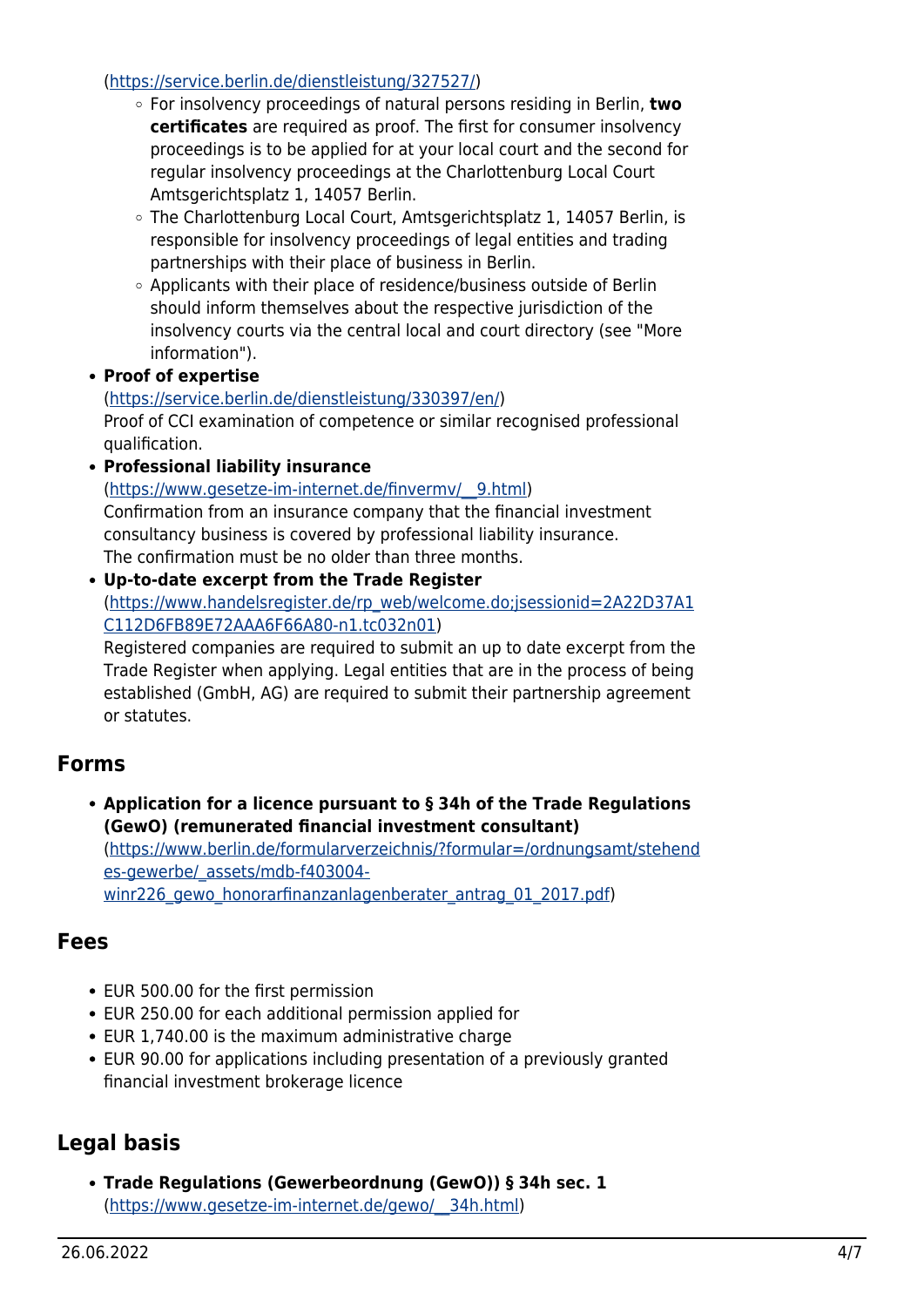- **Regulation regarding financial investment brokerage (Verordnung über die Finanzanlagenvermittlung (FinVermV))** (<https://www.gesetze-im-internet.de/finvermv/>)
- **Banking Act (Kreditwesengesetz (KWG)) § 2 section 6 sentence 1 no. 8 - Derogation**

([https://www.gesetze-im-internet.de/kredwg/\\_\\_2.html\)](https://www.gesetze-im-internet.de/kredwg/__2.html)

- **Asset Investment Act (Vermögensanlagengesetz (VermAnlG)) § 1 section 2 asset investments - Area of application** ([https://www.gesetze-im-internet.de/vermanlg/\\_\\_1.html](https://www.gesetze-im-internet.de/vermanlg/__1.html))
- **Banking Act (Kreditwesengesetz (KWG)) § 1 section 1a no. 1a of the - Definition investment consultancy** ([https://www.gesetze-im-internet.de/kredwg/\\_\\_1.html\)](https://www.gesetze-im-internet.de/kredwg/__1.html)
- **Schedule of Administrative Fees (Verwaltungsgebührenordnung (VGebO))** ([https://gesetze.berlin.de/perma?d=jlr-VwGebOBE2009V11Anlage\)](https://gesetze.berlin.de/perma?d=jlr-VwGebOBE2009V11Anlage)

## <span id="page-4-0"></span>**Average time to process request**

1 month

## <span id="page-4-1"></span>**More information**

- **Information by IHK Berlin** ([https://www.ihk-berlin.de/pruefungen\\_lehrgaenge/pruefungen/Sach-\\_und\\_Fa](https://www.ihk-berlin.de/pruefungen_lehrgaenge/pruefungen/Sach-_und_Fachkundepruefung/Finanzanlagenvermittler) [chkundepruefung/Finanzanlagenvermittler\)](https://www.ihk-berlin.de/pruefungen_lehrgaenge/pruefungen/Sach-_und_Fachkundepruefung/Finanzanlagenvermittler)
- **Fact sheet about derogation for brokerage of investment funds and asset investments**

([https://www.bafin.de/SharedDocs/Veroeffentlichungen/DE/Merkblatt/mb\\_150](https://www.bafin.de/SharedDocs/Veroeffentlichungen/DE/Merkblatt/mb_150416_ausnahme_investmentfondsvermittlung.html) 416 ausnahme investmentfondsvermittlung.html)

**Fee-based financial investment adviser - register for the examination**

([https://service.berlin.de/dienstleistung/330397/en/\)](https://service.berlin.de/dienstleistung/330397/en/)

- **Financial investment broker Apply for permission** ([https://service.berlin.de/dienstleistung/327479/en/\)](https://service.berlin.de/dienstleistung/327479/en/)
- **Apply for certificate of good conduct and central business register online - BfJ**

([https://www.bundesjustizamt.de/DE/Themen/Buergerdienste/Buergerdienste](https://www.bundesjustizamt.de/DE/Themen/Buergerdienste/Buergerdienste_node.html) [\\_node.html](https://www.bundesjustizamt.de/DE/Themen/Buergerdienste/Buergerdienste_node.html))

**Information from the debtors' register - Central Enforcement Portal of the Federal States**

(<https://www.vollstreckungsportal.de/zponf/allg/willkommen.jsf>)

**Insolvency notices online via the joint justice portal of the Federal States**

(<https://www.insolvenzbekanntmachungen.de/>)

- **Search for the competent court in the central local and court register** ([https://www.justizadressen.nrw.de/de/justiz/suche\)](https://www.justizadressen.nrw.de/de/justiz/suche)
- **Information about privacy** ([https://www.berlin.de/formularverzeichnis/?formular=/ordnungsamt/stehend](https://www.berlin.de/formularverzeichnis/?formular=/ordnungsamt/stehendes-gewerbe/_assets/merkblatt-dsgv.pdf) [es-gewerbe/\\_assets/merkblatt-dsgv.pdf\)](https://www.berlin.de/formularverzeichnis/?formular=/ordnungsamt/stehendes-gewerbe/_assets/merkblatt-dsgv.pdf)
- **Register of intermediaries IHK Registration**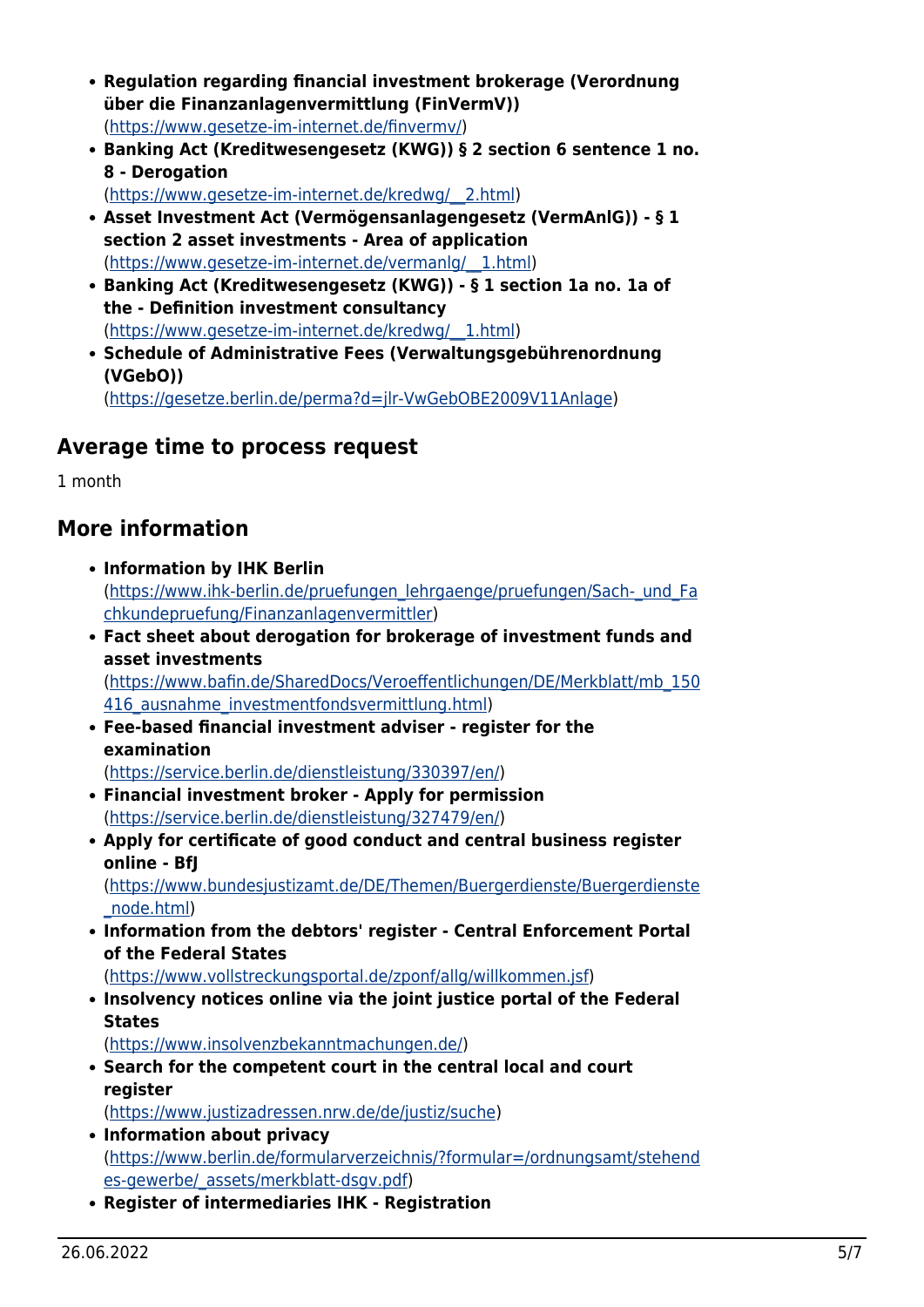# <span id="page-5-0"></span>**Link to online processing**

https://www.berlin.de/ea/en/application/login-service-account-berlin/

## <span id="page-5-1"></span>**Responsible authority**

The permit must be applied for at the public order office responsible for the place of business. If a place of business is not yet known, the permit can also be applied for at the public order office responsible for the applicant's place of residence.